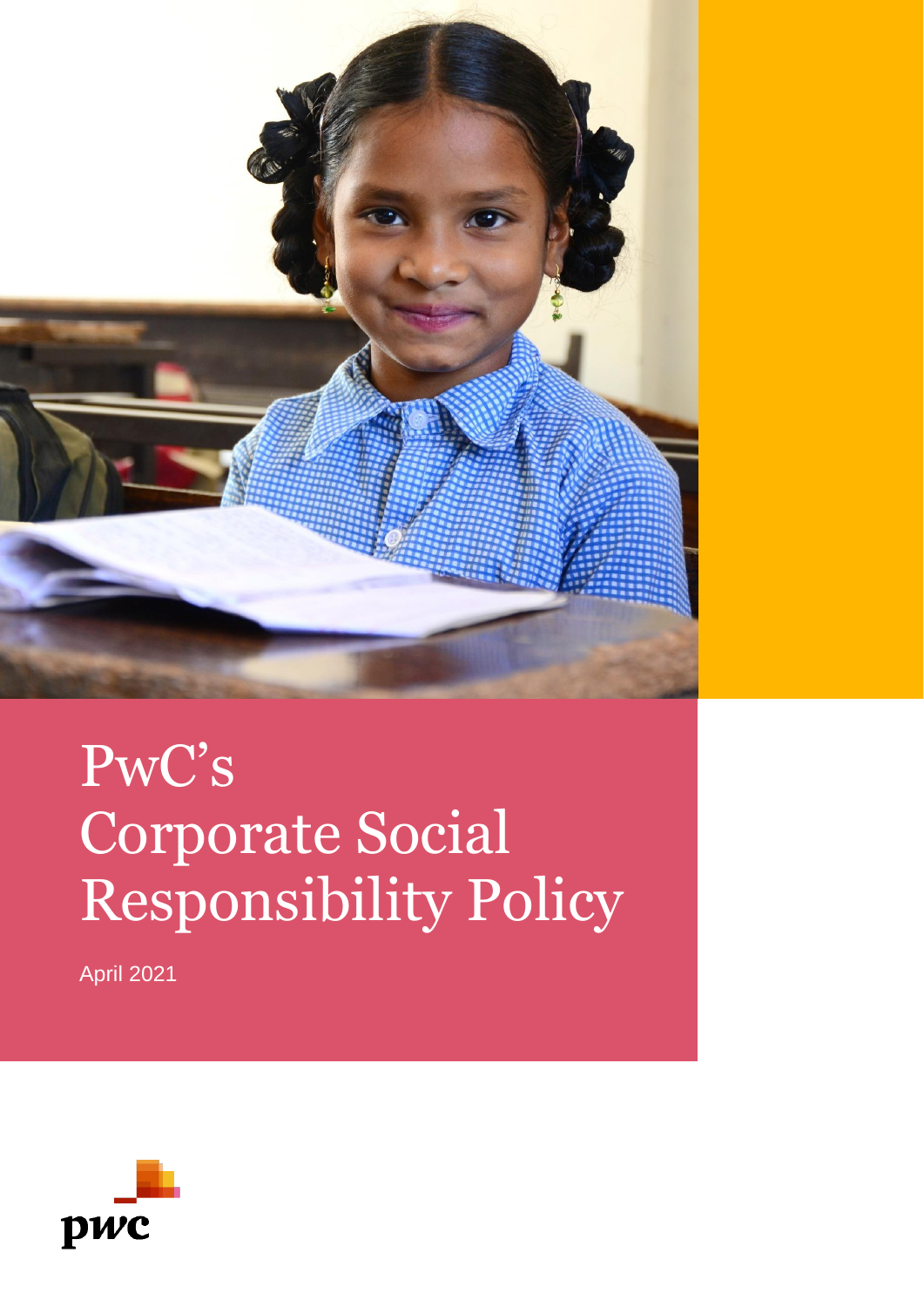# Table of Contents

. . . . . . . . . . . .

| Introduction   |                                                                |                |  |
|----------------|----------------------------------------------------------------|----------------|--|
| 1.             | <b>CSR Policy: Objective and Guiding Principles</b>            | 3              |  |
|                | 1.1. Objective and Guiding Principles                          | 3              |  |
| 2.             | CSR policy: Governance structure, approach and direction       | 4              |  |
|                | 2.1. Board of Directors:                                       | $\overline{4}$ |  |
|                | 2.2. CSR committee                                             | $\overline{4}$ |  |
|                | 2.3. PricewaterhouseCoopers (PwC) India Foundation             | $\overline{4}$ |  |
| 3.             | Measurement of CSR performance – implementation and monitoring | 5              |  |
| 4.             | Disclosure: Publishing a CSR report                            | 5              |  |
| 5.             | Amendments to the policy                                       | 5              |  |
| 6.             | Compliance statement                                           | 6              |  |
| 7 <sub>1</sub> | <b>Version Control</b>                                         | 6              |  |
|                |                                                                |                |  |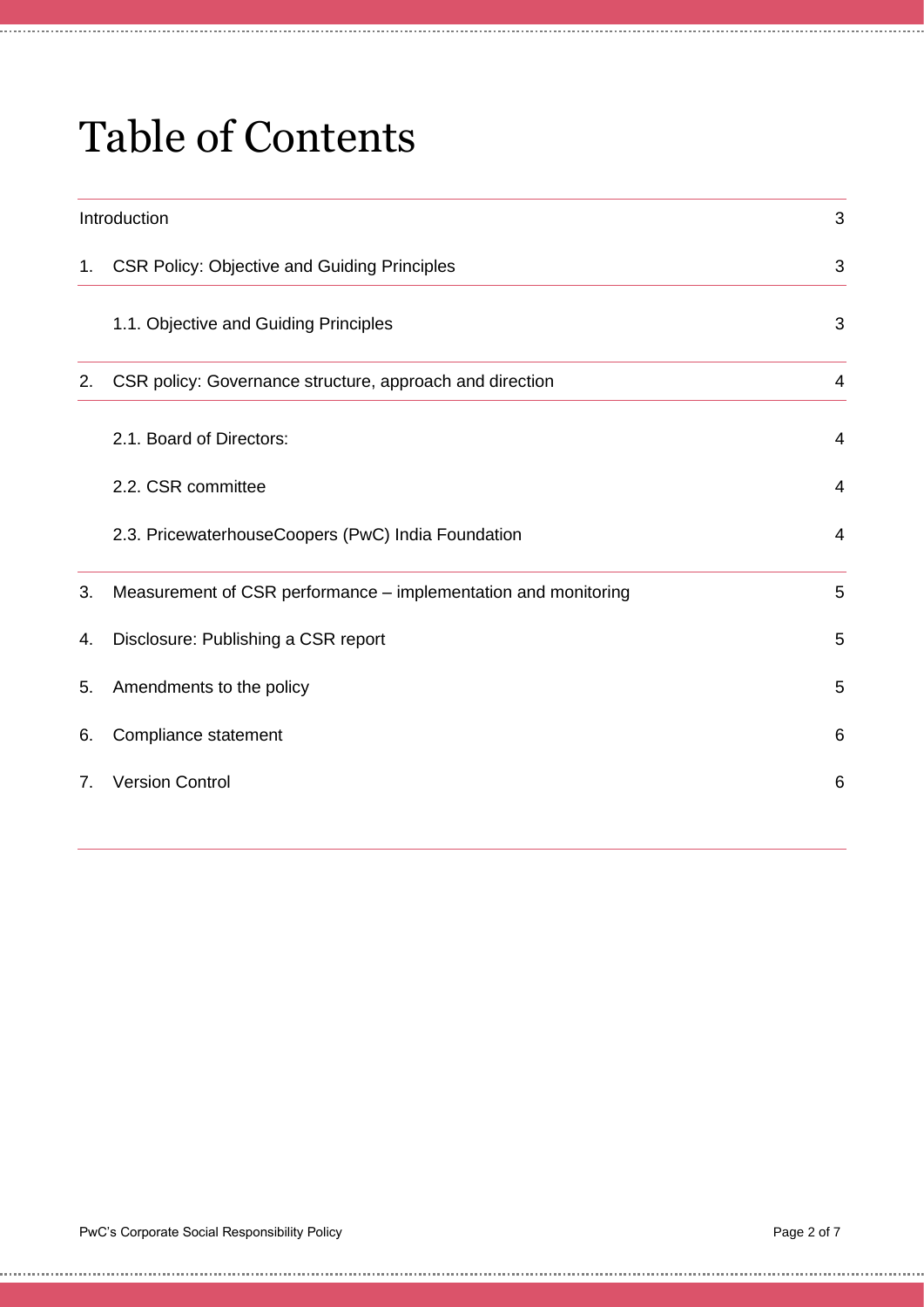# <span id="page-2-0"></span>Introduction

At PricewaterhouseCoopers Private Limited<sup>1</sup> (herein referred as 'we' or 'PwC' or the 'the Company'), our purpose is to build trust and solve important problems in society. Corporate responsibility is an embedded value at PwC. While we strive to deliver excellence in our business, we wholeheartedly contribute towards being a part of societal change. We endeavor to:

- **do the right thing** by playing a key role in addressing issues that are central to our business from the quality of our services and the diversity of our people to our engagement with communities and our environmental footprint, and
- **be a catalyst for change** by using our skills, voice and relationships to work with others and influence activities that make a difference, bring about change, and have a lasting impact on the communities we operate in.

### <span id="page-2-1"></span>1. CSR Policy: Objective and Guiding Principles

#### <span id="page-2-2"></span>1.1. Objective and Guiding Principles

The objective of the policy is to define PwC's Corporate Social Responsibility (CSR) approach in alignment with Section 135 of the Companies Act, 2013 read with applicable rules as amended from time and such amendments shall always deemed to be incorporated in this policy unless they are inapplicable to PwC.

The guiding principles of this policy are to reach out to underprivileged and underserved communities to address fundamental challenges in our society, thereby generating opportunities of better livelihood and building a more inclusive society. We shall mainly focus on the following areas which are aligned to Schedule VII to the Companies Act, 2013:

- Education and skill development
- Environmental sustainability including water and sanitation, green energy, afforestation
- **Livelihood**
- Health & Nutrition
- Humanitarian response– relief and rehabilitation programs

Notwithstanding the main focus areas, as mentioned above, the Company may also undertake CSR activities in other areas as contained in Schedule VII to the Companies Act, 2013 if so, recommended by the CSR Committee and approved by the Board of the Company.

CSR expenditure shall include all expenditure including contribution to corpus of PricewaterhouseCoopers (PwC) India Foundation (Implementation Partner as explained later in this policy) or for projects executed by PwC India Foundation or on projects or programs relating to CSR activities approved by the Board on the recommendation of its CSR Committee.

<sup>1</sup> A private limited company incorporated under the Companies Act, 1956 having Company Identification Number U74140WB1983PTC036093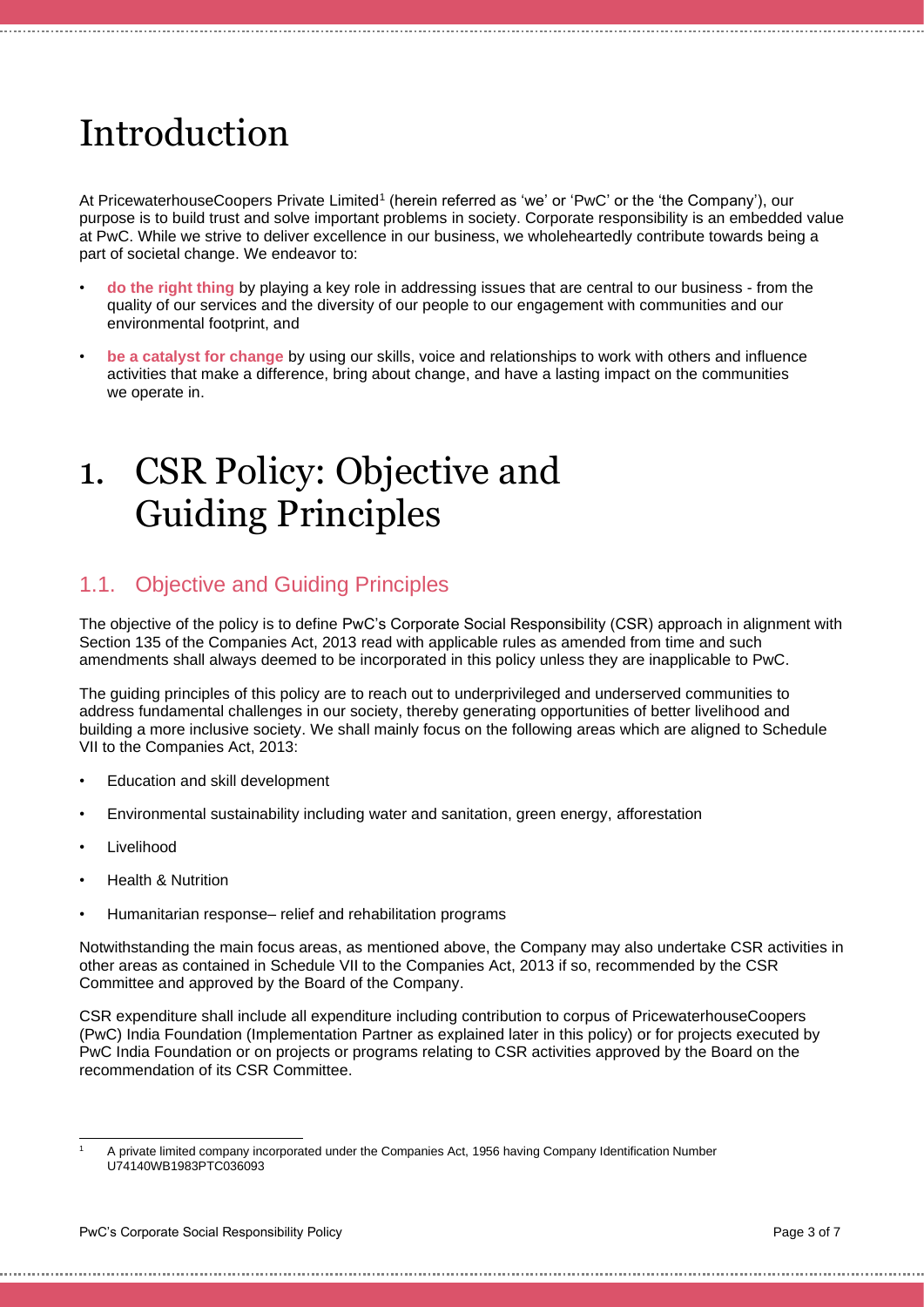# <span id="page-3-0"></span>2. CSR policy: Governance structure, approach and direction

#### <span id="page-3-1"></span>2.1. Board of Directors:

In line with the provisions of Section 135 of the Act, PwC's Board of Directors will be responsible for the following:

- Constitute a CSR committee and approve the CSR policy [taking into account the recommendations of the CSR Committee];
- Make sure the Company spends, in every financial year, at least 2% of its average net profit during the three preceding financial years, in pursuance of this policy;
- Approve projects, programs, activities and contained in the annual action plan with budget as proposed by the CSR committee in accordance with Schedule VII of the Companies Act, 2013;
- Define manner of execution / implementation, modalities of utilisation of funds and monitoring and reporting mechanism;
- Make disclosures in the Board report as per clause (o) of sub-section (3) of section 134 including particulars specified in Annexures to the CSR rules.

#### <span id="page-3-2"></span>2.2. CSR committee

Roles and powers of the CSR committee:

- Formulate and review CSR policy and seek approval from the Board of Directors of the Company.
- Identify projects, programs and activities in accordance with principles of selection, formulate and share the annual action plan with budget for the year with the Board of Directors and seek approval. Implement the activities either through the Implementation Partner or directly through its own team.
- Propose manner of execution / implementation, modalities of utilisation of funds and monitoring and reporting mechanism to the Board;
- Spend the allocated amount on CSR activities once approved by the Board of Directors and create a transparent monitoring mechanism of CSR initiatives.
- Submit periodic reports to the Board for the activities undertaken.

Notwithstanding the above, the Board may alter the said annual action plan at any time during the financial year, as per the recommendation of its CSR Committee, based on the reasonable justification to that effect.

#### <span id="page-3-3"></span>2.3. PricewaterhouseCoopers (PwC) India Foundation

The Company intends to implement most of its CSR activities through PricewaterhouseCoopers (PwC) India Foundation (also referred as PwC India Foundation). PwC India Foundation is a public charitable trust approved by the Commissioner of Income Tax and with requisite period track record as required under the Companies Act, 2013, read with the applicable Rules.

PwC India Foundation has a dedicated team across all PwC offices supporting NGOs in implementing onground projects, driving employee engagement and building capacities of societies, charitable foundations, trusts, section 8 companies and NGOs.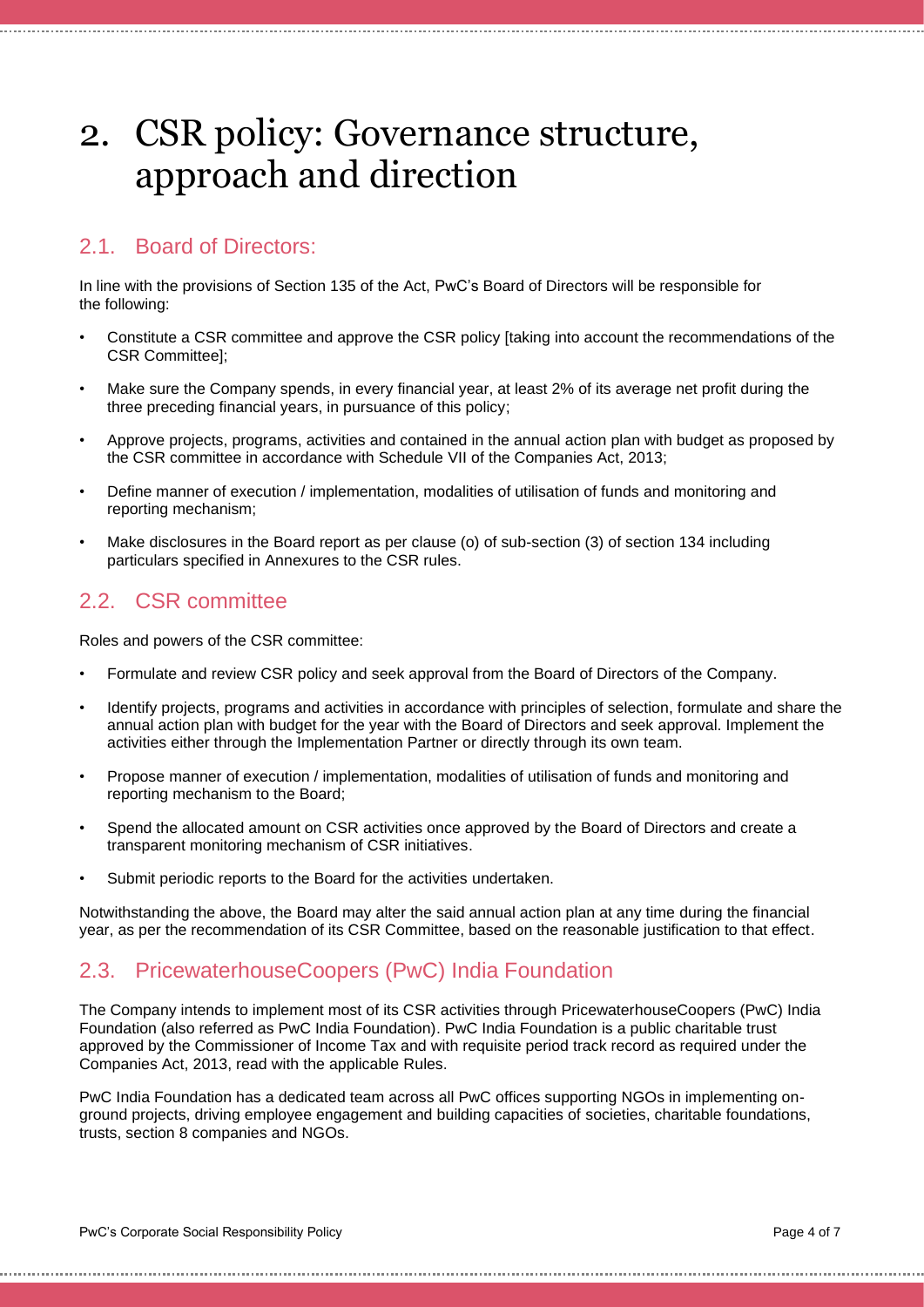The responsibilities of PwC India Foundation are:

- Plan and execute the Company's CSR projects, programs and activities as defined by the Company's CSR Committee and / or Board of Directors in the annual action plan in accordance with the Companies Act, 2013 provided that such projects, programs and activities are in line with the objectives set out in the Trust Deed of PwC India Foundation.
- Monitor all programmes implemented in collaboration with partner organisations.
- Provide periodic reports including certifications, as may be required, to the CSR committee of the Company.

## <span id="page-4-0"></span>3. Measurement of CSR performance – implementation and monitoring

The CSR Committee and the Board shall monitor execution of various approved projects, programs and activities as listed in the annual action plan. Robust reporting mechanism will also aid in monitoring proper utilisation of funds and create impact on the ground in terms of building a more inclusive society.

Our goal is to maintain high quality standards on CSR reporting. In order to meet this goal, we will institutionalise a transparent measurement system. This will help us measure our performance against the set key performance indicators (KPIs) and best practices. The measurement process will also help set out future action plans.

## <span id="page-4-1"></span>4. Disclosure: Publishing a CSR report

Reporting will constitute an integral part of our CSR initiatives, as we at PwC, remain committed to being transparent and accountable to our stakeholders. The objective of reporting is not only to update our stakeholders, but also to receive their feedback, and incorporate their suggestions into our future CSR strategies.

### <span id="page-4-2"></span>5. Amendments to the policy

The Board of Directors, on its own and/or as per the recommendations of the CSR committee, can amend this policy, as and when deemed fit. Any or all provisions of this CSR policy are subject to the applicable provisions of the Companies Act, 2013 and any subsequent amendments thereof from time to time.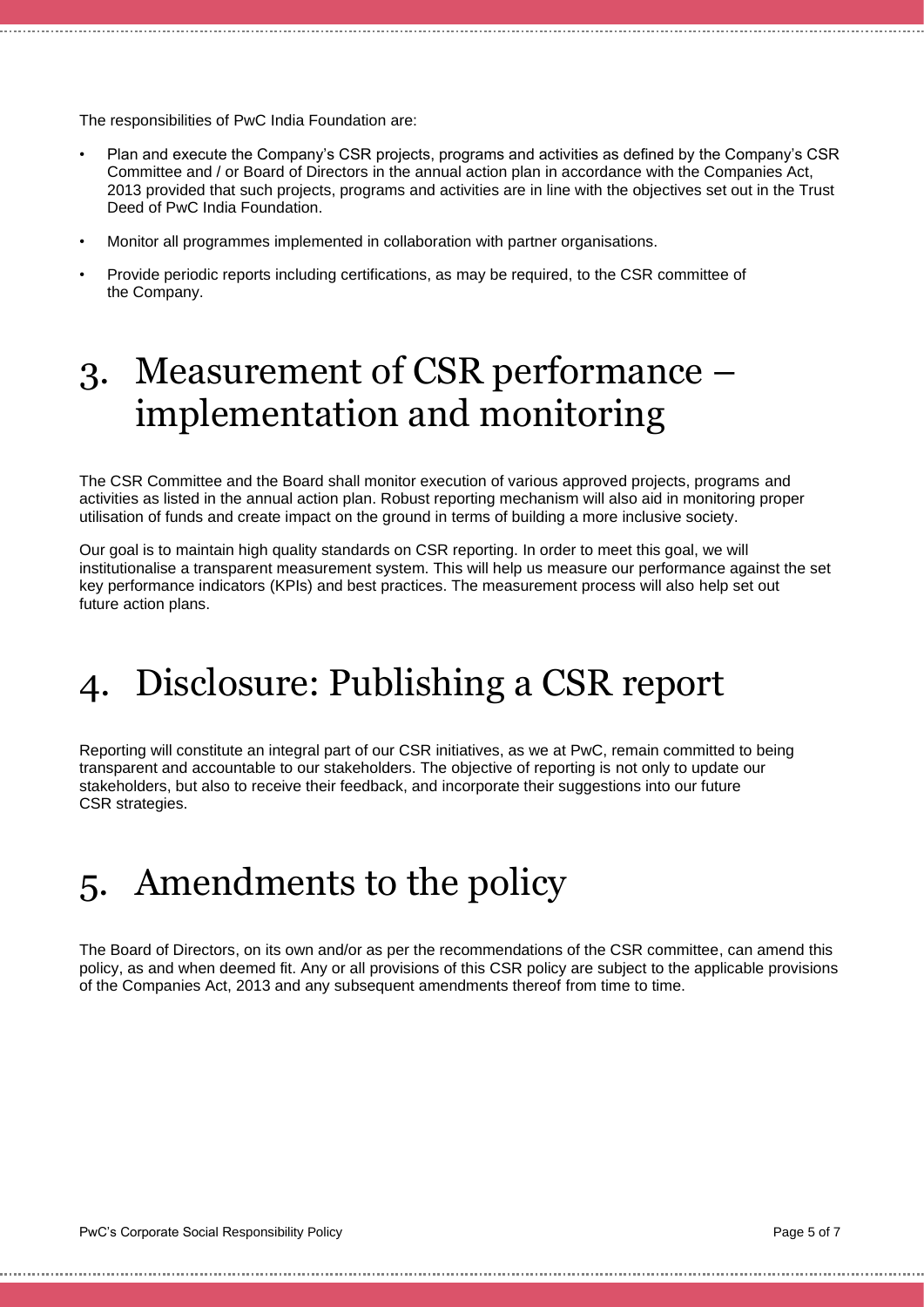# <span id="page-5-0"></span>6. Compliance statement

The CSR policy of the company was originally approved by the Company's Board of Directors on 26 March 2015 for adoption as the company's CSR policy and subsequently reviewed and revised by the Board on 6 March 2017. Consequent to MCA's notification of 22 January 2021, the policy was reviewed to make it more relevant, focused and aligned with the changes in the Companies (Corporate Social Responsibility) Rules, 2014. The revised policy has been approved by the Company's Board of Directors on 31 March 2021 taking into account recommendations of the CSR Committee. The contents of this policy shall be appropriately disclosed in the Board Report in accordance with the requirements of the Companies Act, 2013, and rules framed thereunder.

Composition of the CSR Committee, this CSR Policy and Projects, Programs and Activities approved by the Board shall be hosted on the website of the Company for public access.

## <span id="page-5-1"></span>7. Version Control

| <b>Version Name</b> | <b>Date</b> | <b>Version</b> | <b>Approved By</b>            | <b>Description</b> |
|---------------------|-------------|----------------|-------------------------------|--------------------|
|                     | April 2017  | $V$ 01.0       | <b>PwCPL CSR</b><br>Committee | Policy formation   |
|                     | March 2021  | $V$ 02.0       | <b>PwCPL CSR</b><br>Committee | Amendment          |
|                     |             |                |                               |                    |
|                     |             |                |                               |                    |
|                     |             |                |                               |                    |